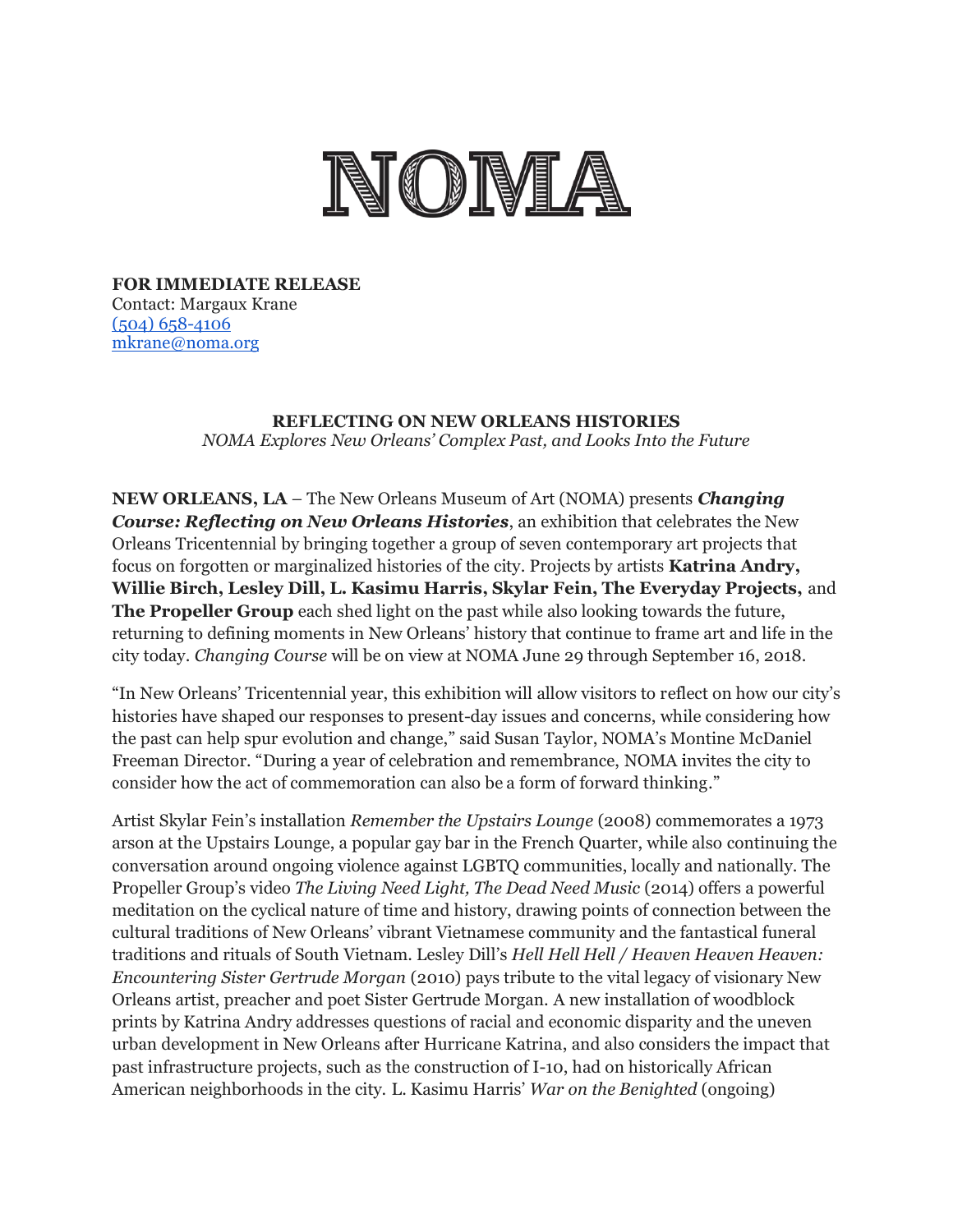chronicles his work with New Orleans schoolchildren, which has resulted in photographs that place African American history at the center of a visual narrative that confronts stereotypes of youth and race and question the history of public education in New Orleans.

Two additional project components offer spaces for community reflection, serving as the beginning of a conversation about how these New Orleans histories impact different communities across the city. Willie Birch's installation will simultaneously address specific historical events and the development of a contemporary art-centered community he is creating in New Orleans' Seventh Ward. Presenting new multi-media works confronts this area's relationship with its slave-holding past while also documenting the creation of a more inclusive community today. The Everyday Projects, a collective of photojournalists who use social media to combat clichéd representations of communities worldwide, will bring their Pulitzer Centersponsored curriculum to New Orleans with #EverydayNewOrleans, encouraging participants to use photography to share their unique perspectives on life in their neighborhoods throughout Greater New Orleans.

*Changing Course* is organized by the New Orleans Museum of Art and co-curated by Russell Lord, Freeman Family Curator of Photographs, Prints, and Drawings; Katie Pfohl, Curator of Modern and Contemporary Art; Brian Piper, The Andrew W. Mellon Curatorial Fellow for Photography; and Allison Young, The Andrew W. Mellon Curatorial Fellow for Modern and Contemporary Art.

## **Exhibition Programming**

Exhibition-related programs will include curator-and-artist-led noontime talks featuring Willie Birch, Katrina Andry, Kasimu Harris, and Skylar Fein, gallery tours, artist perspectives, a lecture by Leslie Dill, an #EverydayNewOrleans round table, and *Picturing Us*, a five-documentary film series exploring the people and places that make New Orleans home.

## **Additional Information**

[Press-approved images are available here.](https://www.dropbox.com/sh/h9s21rmhpgcared/AABmx82POQ4PFwMqgi1a7vq-a?dl=0) Facebook and Instagram: @noma1910 Hashtag: #nomachangingcourse Website: [www.noma.org](http://www.noma.org/)

## **About NOMA and the Besthoff Sculpture Garden**

The New Orleans Museum of Art, founded in 1910 by Isaac Delgado, houses nearly 40,000 art objects encompassing 5,000 years of world art. Works from the permanent collection, along with continuously changing special exhibitions, are on view in the museum's 46 galleries Fridays from 10 AM to 9 PM; Tuesdays, Wednesdays, and Thursdays from 10 AM to 6 PM; Saturdays from 10 AM to 5 PM and Sundays from 11 AM to 5 PM. NOMA offers docent-guided tours at 1 PM every Tuesday - Sunday. The adjoining Sydney and Walda Besthoff Sculpture Garden features work by over 60 artists, including several of the 20th century's master sculptors. The Sculpture Garden is open seven days a week: 9 AM to 6 PM. The New Orleans Museum of Art and the Besthoff Sculpture Garden are fully accessible to handicapped visitors and wheelchairs